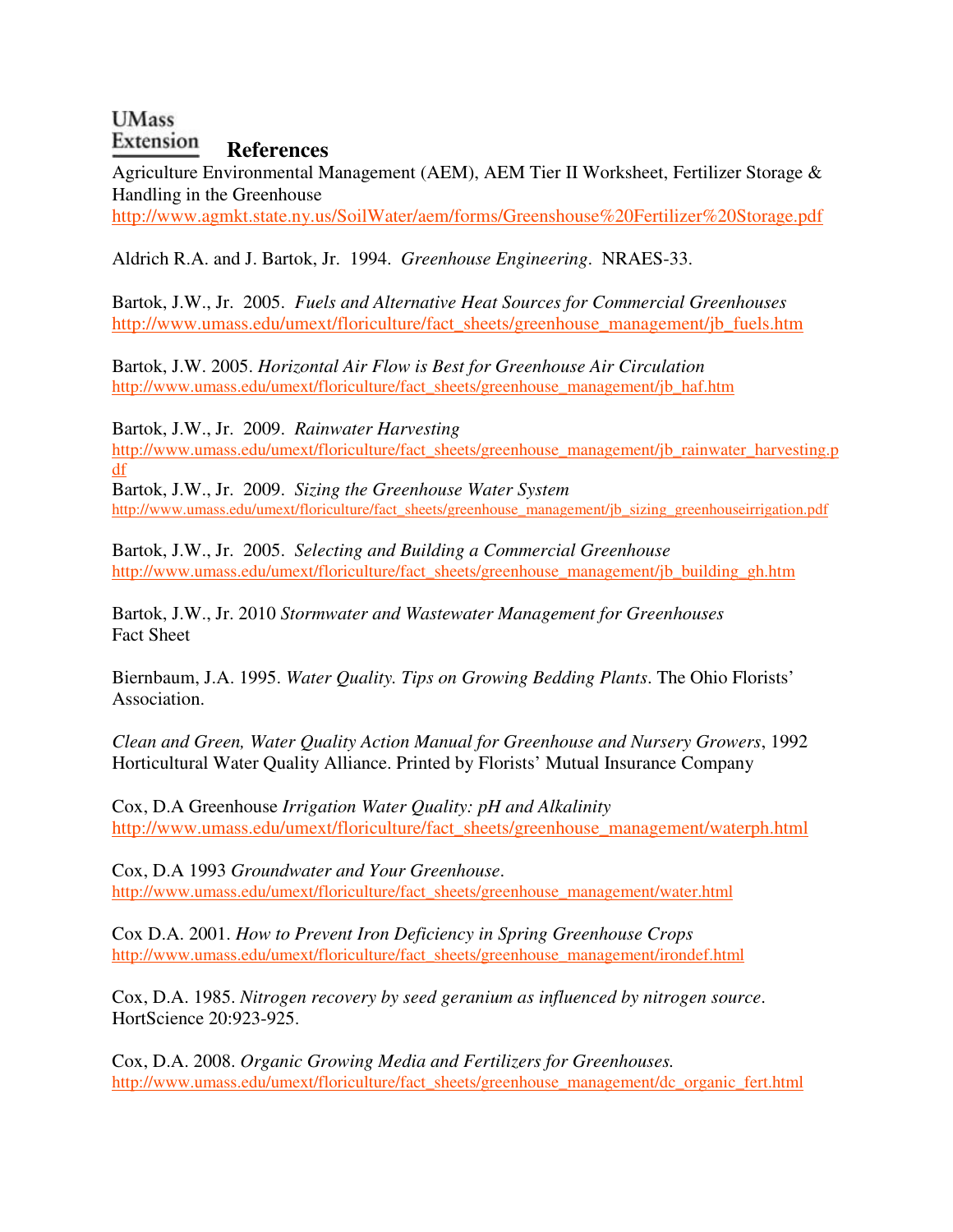Cox, D.A. 1993. *Reducing nitrogen leaching-losses from containerized plants: The effectiveness of controlled release fertilizers.* J. Plant Nutr. 16(3):533-545.

Cox D.A. *Current Methods of Greenhouse Media Testing and How They Differ*. University of Massachusetts Extension.

http://www.umass.edu/umext/floriculture/fact\_sheets/greenhouse\_management/ghmedia\_tests.htm

Cox D.A. *Use "BMPs" to Increase Fertilizer Efficiency and Reduce Runoff* http://www.umass.edu/umext/floriculture/fact\_sheets/greenhouse\_management/bmp.html

Cox D.A. *Fertilizing Bedding Plants* http://www.umass.edu/umext/floriculture/fact\_sheets/greenhouse\_management/bedfert.html

Cox D.A. *How to Use pH and EC "Pens" to Monitor Greenhouse Crop Nutrition*. University of Massachusetts Extension. http://www.umass.edu/umext/floriculture/fact\_sheets/greenhouse\_management/phecpens.html

Faust, J. E. and E. W. *Irrigation Water Quality for Greenhouse Production*, Agricultural Extension Service, University of Tennessee. http://www.utextension.utk.edu/publications/pbfiles/pb1617.pdf.

Faust, J. E. and E. W. *Growing Media for Greenhouse Production,* University of Tennessee. http://www.utextension.utk.edu/publications/pbfiles/PB1618.pdf

Jenkins J. and T. Smith. 1989. *Understanding Pesticide Persistence and Movement in Soils for Groundwater Protection.* Nursery Notes: 2(1)

Kuepper, G. and K. Everett. 2004. *Potting Mixes for Certified Organic Production* http://attra.ncat.org/attra-pub/PDF/potmix.pdf

Lopes, M. and G. Walker. 1990. *You and Your Well: How to be responsible for your private water supply*. Issues in Water Quality. Fact Sheet, University of Massachusetts.

McAvoy R.J. 2005. *Techniques for Greenhouse Tomatoes*, University of Connecticut: http://www.hort.uconn.edu/ipm/greenhs/htms/Tomgraft.htm

McAvoy, R.J. 1995. *Managing nitrogen in greenhouse crops: Nitrogen sources, crop fertility, and water quality*. Conn. Grnhse. Newsletter 184:18-29.

Newman, J. 2008. *Greenhouse and Nursery Management Practices to Protect Water Quality.*  University of California Agriculture and Natural Resources Publication 3508.

*Pesticide Storage Mixing and Loading Guidelines for Applicators*, Massachusetts Department of Agricultural Resources

http://www.mass.gov/agr/pesticides/waste/index.htm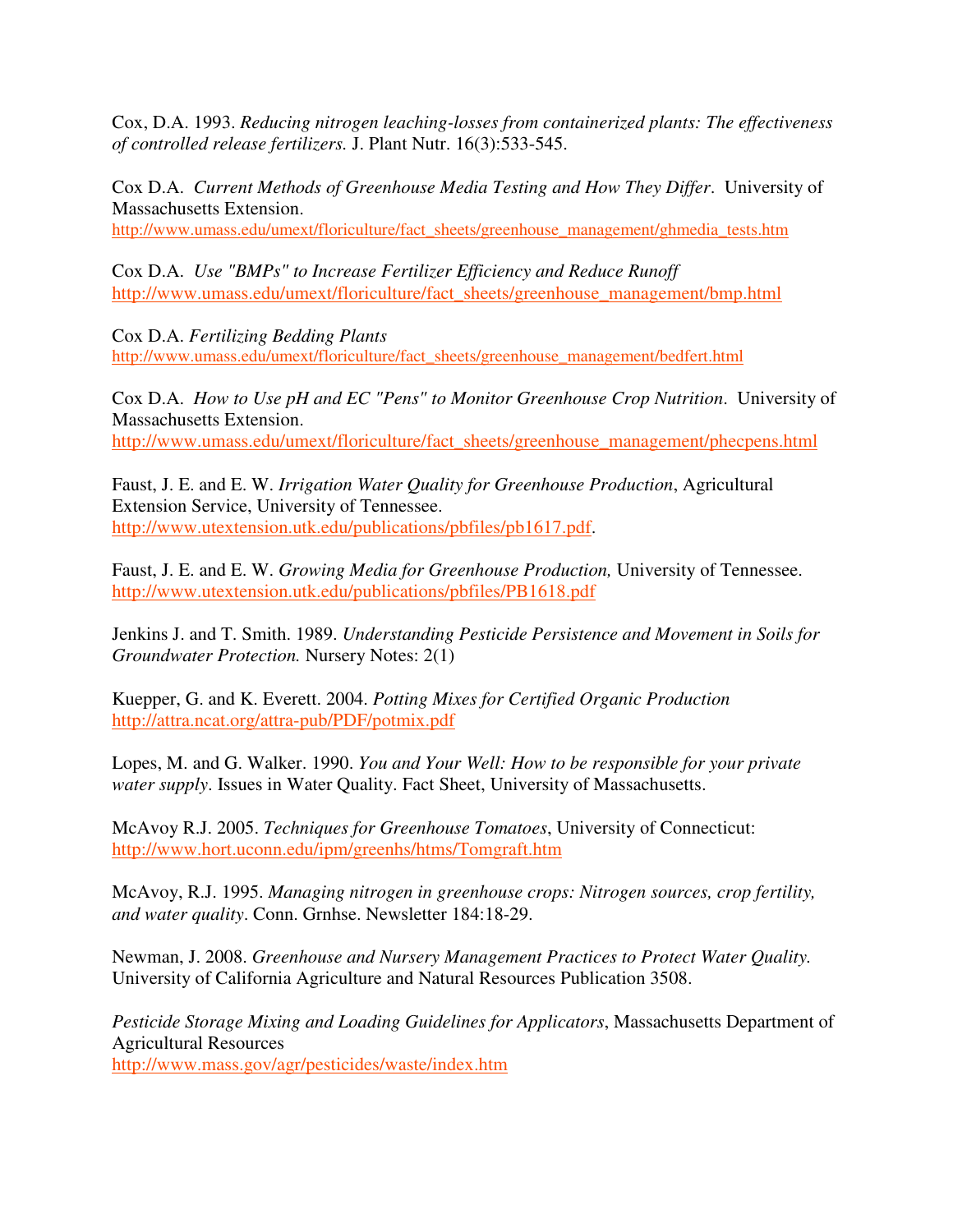Robbins, J.A. and M. R. Evans. *Growing Media for Container Production in a Greenhouse or Nursery*, University of Arkansas Division of Agriculture, Cooperative Extension Service http://www.uaex.edu/Other\_Areas/publications/PDF/FSA-6098.pdf

Smith, T.M. 2009. *Fertilizer Injectors for Greenhouses* http://www.umass.edu/umext/floriculture/fact\_sheets/greenhouse\_management/fert\_injector.html

Smith, T.M. 2004. *Effects of pH on Pesticides and Growth Regulators*  http://www.umass.edu/umext/floriculture/fact\_sheets/greenhouse\_management/ph\_pesticides.htm

Stack, L. Editor*. 2009-2010 New England Greenhouse Floriculture Guide; A Management Guide for Insects, Diseases, Weeds and Growth Regulators*. Northeast Greenhouse Conference: http://www.negreenhouse.org/index.html

*Strategic Recommendations for Managing Invasive Plants in Massachusetts* http://www.mass.gov/dfwele/dfw/nhesp/conservation/pdf/invasive\_plant\_strategicplan.pdf

*United States Environmental Protection Agency, Pesticide and Fertilizer Storage*  http://www.epa.gov/oecaagct/ag101/pestfertilizer.html

Whipker, B.E., Cavins, T.J. and W. C. Fonteno. *1, 2, 3's of PourThru*. North Carolina State University. http://www.ces.ncsu.edu/depts/hort/floriculture/Florex/PourThru%20Handout%20123s.pdf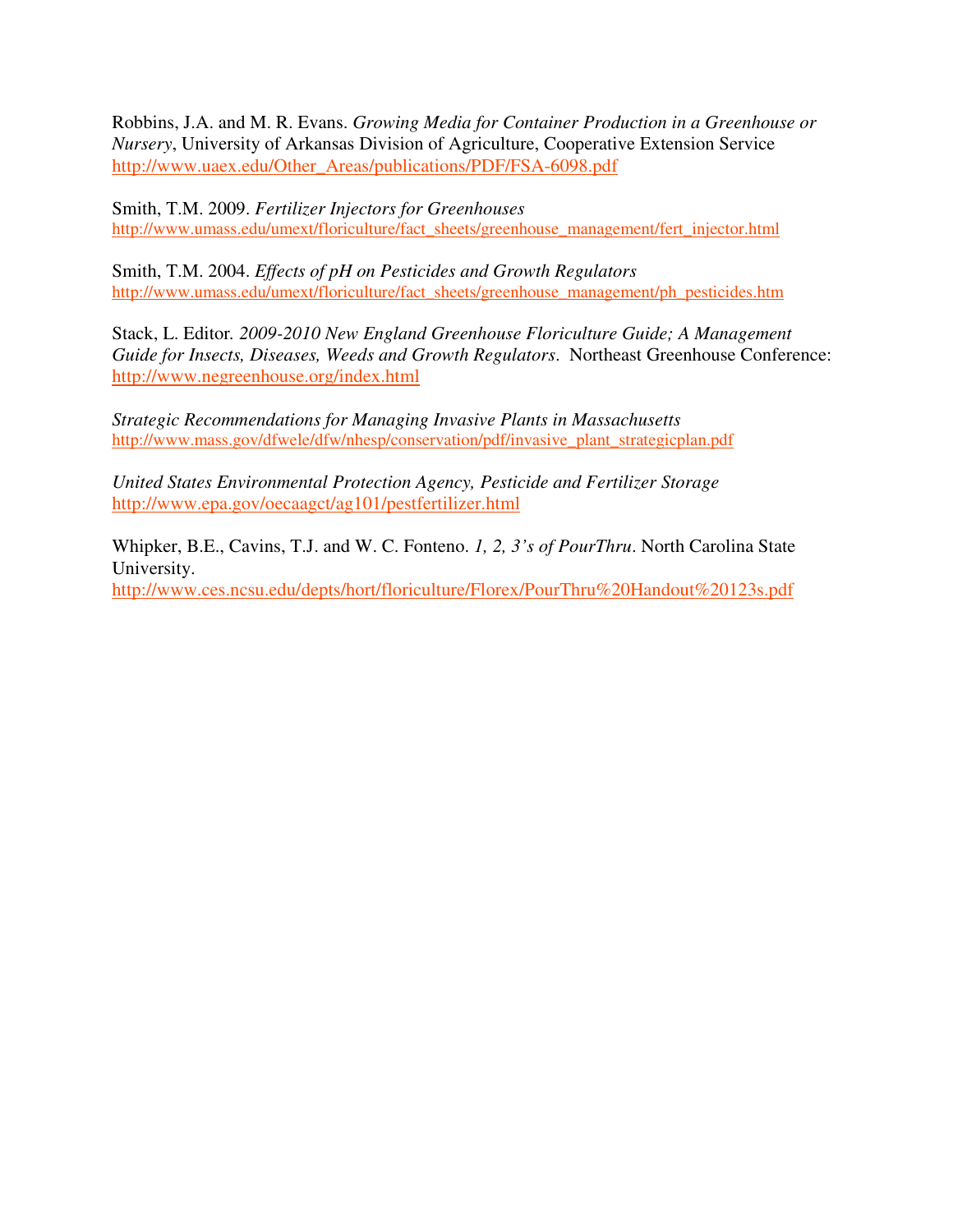**UMass Extension** Resources

#### **Organizations and Services**

#### **Massachusetts Department of Agricultural Resources (MDAR)**

251 Causeway Street, Suite 500 Boston, MA 02114-2151 Phone: (617) 626-1700 Fax: (617) 626-1850 Division of Technical Assistance: (617) 626-1773 http://www.Mass.gov/agr http://www.Mass.gov/Massgrown

#### **Massachusetts Farm Bureau Federation Inc.**

466 Chestnut Street. Ashland, MA 01721 Phone: (508) 881-4766 Fax: (508) 881-4768 http://www.mfbf.net/

#### **University of Massachusetts Extension Greenhouse Crops and Floriculture Program**

Resource for greenhouse crops in Massachusetts. http://www.umass.edu/umext/floriculture/

**UMass Extension Plant Diagnostic Lab** (Plant disease diagnosis, weed ID, insect ID) Contact: mbdicklo@umext.umass.edu Plant Diagnostic Laboratory 160 Holdsworth Way, Holdsworth Natural Resources Center, University of Massachusetts, Amherst, MA 01003 Phone: (413) 545-3208 http://www.umass.edu/umext/floriculture/grower\_services/index.html

# **University of Massachusetts Soil & Tissue Testing Laboratory**

West Experiment Station, 682 North Pleasant St. UMass, Amherst, MA 01003 Phone: (413) 545-2311 http://www.umass.edu/plsoils/soiltest/

#### **USDA-Natural Resource Conservation Service (NRCS)**

451 West Street, Amherst, MA 01002 Phone: (413) 253-4350 http://www.ma.nrcs.usda.gov

http://www.nrcs.usda.gov/technical/ENG/ (Conservation Engineering)

http://www.ma.nrcs.usda.gov/technical/soils/index.html (Massachusetts Soil Surveys) The Natural Resources Conservation Service is the federal agency that shows farmers and landowners how to improve and protect their natural resources. NRCS is not a regulatory agency. Its mission is to introduce people to conservation practices and federal conservation programs that can improve water quality and maintain healthy and productive lands. Landowners and NRCS specialists work together on a voluntary basis.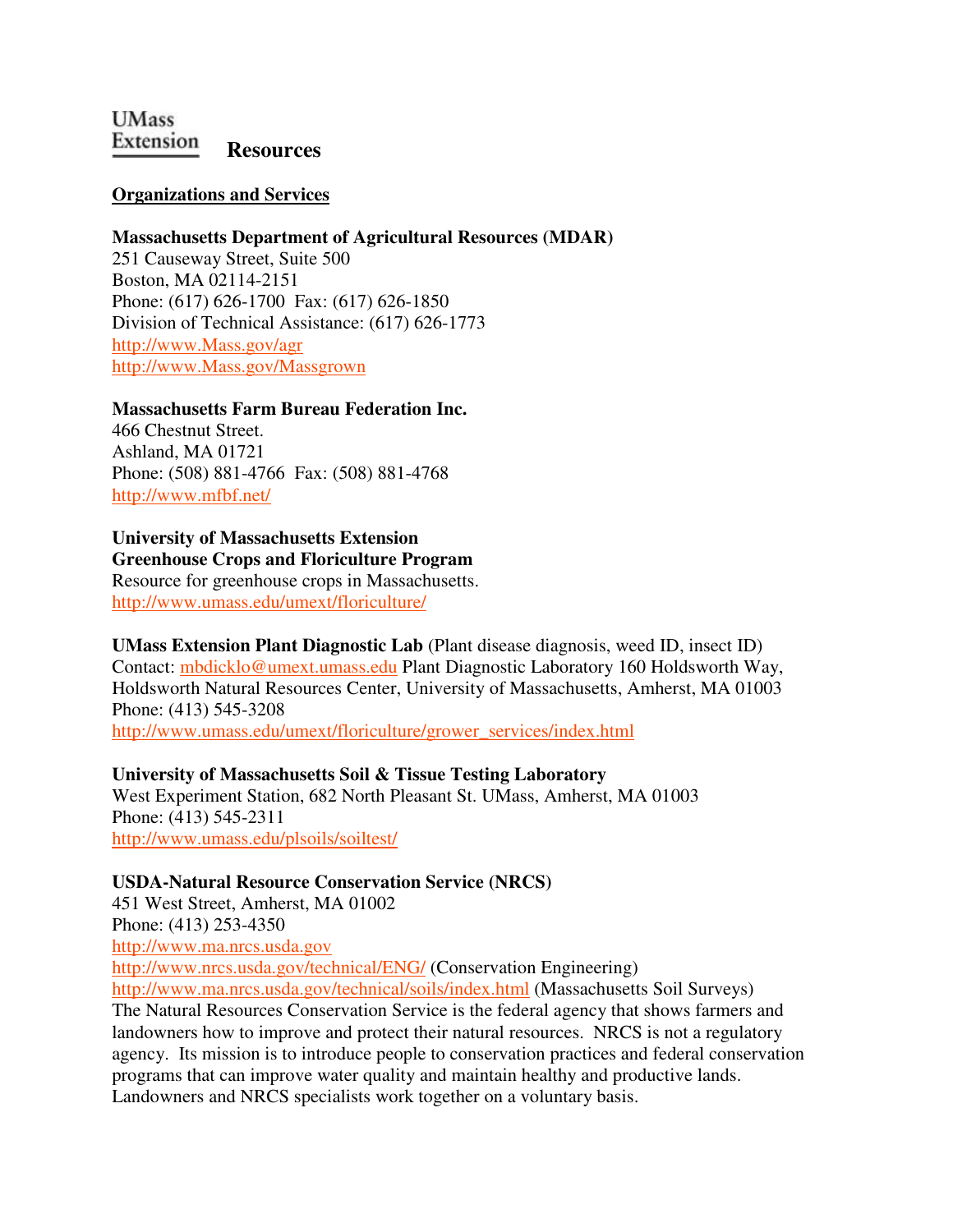#### **Massachusetts Department of Environmental Protection (Mass DEP)**

One Winter Street, Boston, MA 02108 Phone: (617) 292-5500 Fax: (617)556-1049 Wetland information http://www.mass.gov/dep/water/waterres.htm Composting information http://www.mass.gov/dep/recycle/index.htm

## **Massachusetts Department of Environmental Protection Water Management Program**

One Winter Street, Boston, MA 02108 Phone: (617) 292-5706 http://www.mass.gov/dep/water/approvals/wmgforms.htm

**Massachusetts Division of Fisheries and Wildlife**  251 Causeway St., Suite 400, Boston, MA 02114 Phone: (617) 626-1590 http://www.mass.gov/masswildlife

#### **Greenhouse Production: Publications and On-line Resources**

## **UMass Extension Greenhouse Crops and Floriculture Program Greenhouse Crops Pest Message for Massachusetts**

http://www.negreenhouseupdate.info/ (New England Greenhouse Update) The greenhouse message is compiled from information gathered by Extension educators in Massachusetts and Connecticut and enables growers of greenhouse crops to be in touch with local pest activity and other problems that occur in greenhouses 24 hours a day. Contact: Tina Smith, tsmith@umext.umass.edu to be added to the email list.

**New England Greenhouse Floriculture Guide; A Management Guide for Insects, Diseases, Weeds and Growth Regulators.** Available through: UMass Extension Bookstore, 101 University Drive, Suite A4, Amherst, MA 01002. Phone: (413) 545-2717, on-line at: http://www.umassextensionbookstore.com or from the Northeast Greenhouse Conference: http://www.negreenhouse.org/index.html

#### **Pest Identification**

On-line Photo Library: Greenhouse Insects, Diseases, Mites, Weeds, Biological Control and Nutritional Disorders

http://www.negreenhouseupdate.info/index.php/photo-library

USDA Systematic Entomology Laboratory (SEL) provides specimen identification assistance as a free service. For information on sending samples see: http://www.ars.usda.gov/Main/docs.htm?docid=9353&pf=1&cg\_id=0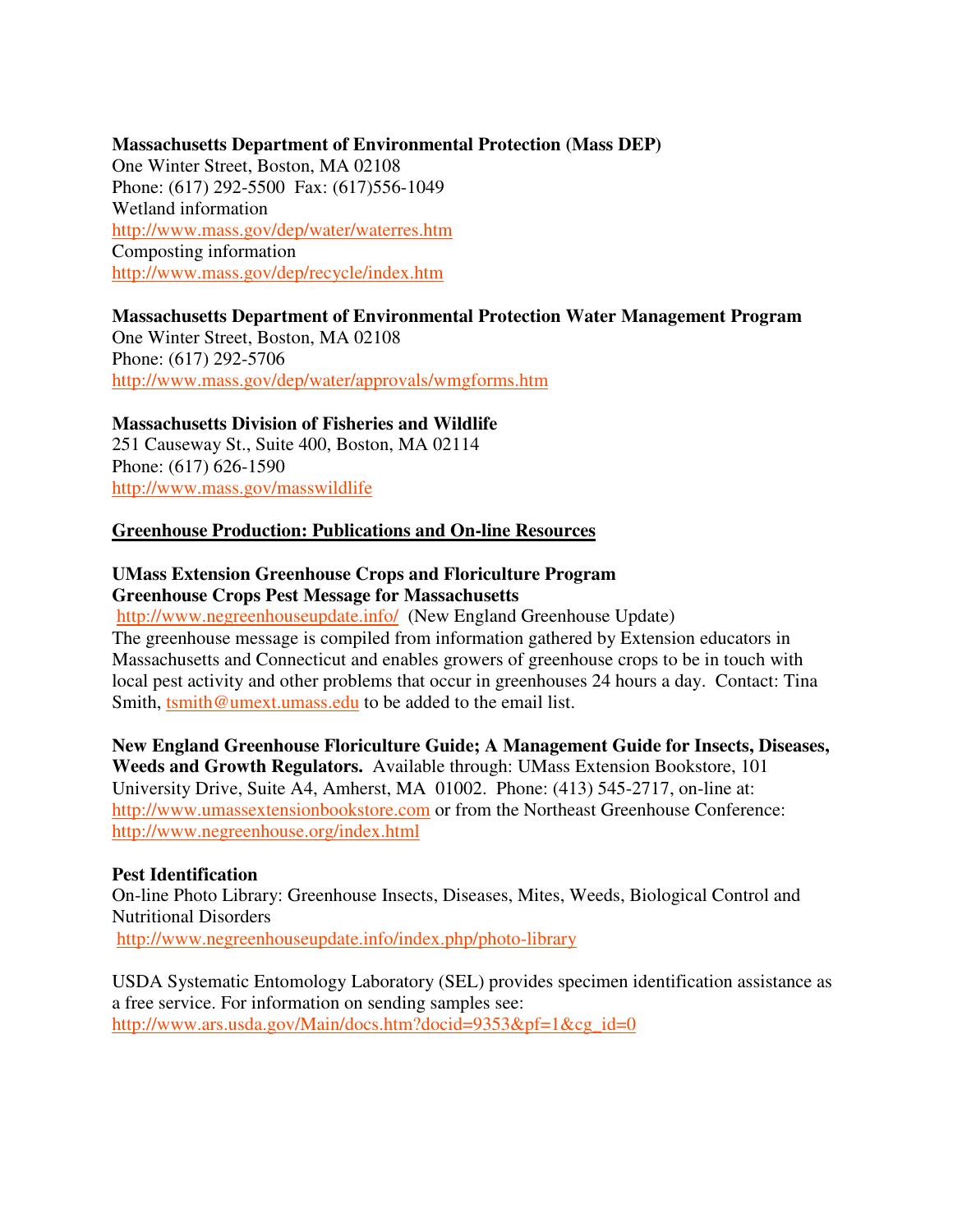#### **Massachusetts Prohibited Plants**

List of plants: http://www.mass.gov/agr/farmproducts/Prohibited Plant Index2.htm. Report: *Strategic Recommendations for Managing Invasive Plants in Massachusetts* http://www.mass.gov/dfwele/dfw/nhesp/conservation/pdf/invasive\_plant\_strategicplan.pdf

#### **Registration Status for Commercial Pesticide Products in Massachusetts**

http://www.kellysolutions.com/MA/pesticideindex.htm

#### **Pesticide Labels**

Crop Data Management Systems, Inc.

#### http://www.cdms.net

This site lists nearly 100 pesticide companies that produce products for the turf and ornamentals (T&O) market (as well as ag products). The user of this site can obtain specimen labels of specific products along with the Material Safety Data Sheets (MSDS) that accompany the labels.

#### Greenbook

#### http://www.greenbook.net

This site lists a number of products and can be easily searched by company, active ingredient, and product trade name. Along with being able to obtain specimen labels and the MSDS, the user can usually also access a "product summary sheet," Department of Transportation (DOT) information, mode of action sheet, state registration information, supplemental label information, and other valuable information about each product.

#### **Worker Protection Standards**

http://www.epa.gov/oecaagct/htc.html

#### **North Carolina State Nursery Crops Fact Sheets (Pour Thru, Production information)**  http://www.ces.ncsu.edu/depts/hort/nursery/

## **Appropriate Technology Transfer for Rural Areas (ATTRA)** http://www.attra.org/

 National Sustainable Agriculture Information Service is managed by the National Center for Appropriate Technology (NCAT) and is funded under a grant from the United States Department of Agriculture's Rural Business-Cooperative Service. It provides information and other technical assistance to farmers, ranchers, Extension agents, educators, and others involved in sustainable agriculture in the United States.

## **Publication: Plants for Constructed Wetlands**

*Rain Gardens: A Household Way to Improve Water Quality in Your Community*  http://www.umassgreeninfo.org/fact\_sheets/plant\_culture/rain\_gardens\_07.pdf

**Publication: Water and Nutrient Management for Greenhouses** NRAES-56, is available for \$20 each from NRAES, Cooperative Extension, 152 Riley-Robb Hall, Ithaca, NY 14853-5701. For more information call (607)255-4080.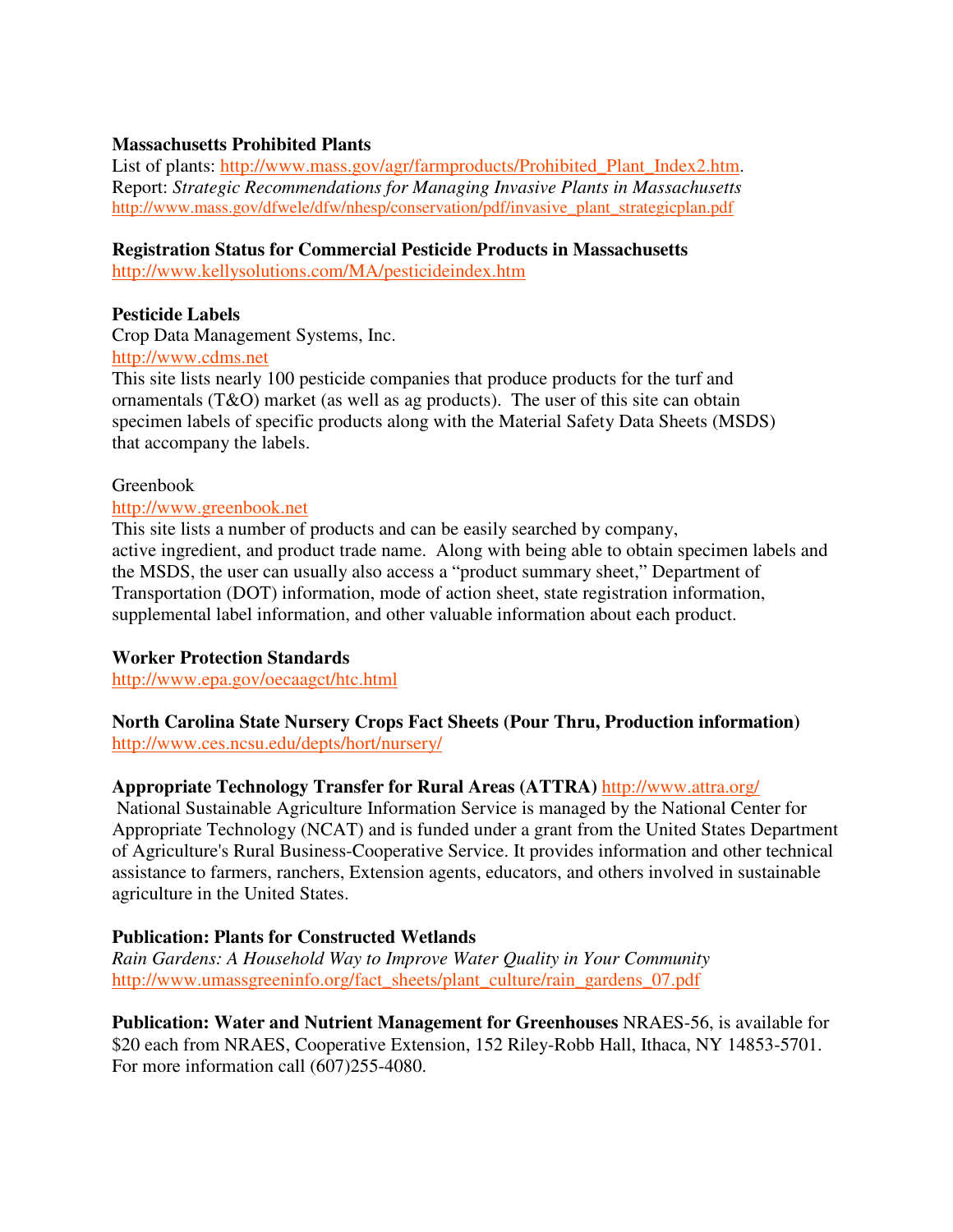**Grower's Guide to Water, Media, and Nutrition for Greenhouse Crops** is \$55 per copy and can be ordered from GrowerTalks Bookshelf, PO Box 9, 335 N. River St., Batavia, IL 60510. For more information call 1-800-456-5380.

**Good Agricultural Practices (GAP)** For details and an application form for GAP, contact Massachusetts Department of Agriculture: http://www.mass.gov/agr/farmproducts/gap\_ghp.htm

## **Organic Information**

The National Organic Program Guidelines http://www.ams.usda.gov/nop/nop/nophome.html

## Organic Materials Review Institute (OMRI) www.omri.org

The OMRI is a nonprofit organization that specializes in the review of pesticides and fertilizers for use in organic production, processing and handling. OMRI provides guidance on the suitability of material inputs under the USDA Organic Program standards

## **The Guide to Agricultural Composting**

http://www.mass.gov/agr/programs/compost/docs/Guide\_to\_Ag\_Composting2010.pdf

## **Commercial Greenhouse Water Testing Laboratories**

- J.R. Peters Lab Horticultural Testing, 866-522-5752 www.jrpeterslab.com
- Harris Laboratories, 402-476-0300 http://ag.agsource.com/
- SunGro Horticulture , 425-641-7577 http://www.sungro.com/services\_analytical.php

## **Energy Resources and Publications**

**Booklet:** "Energy Conservation for Commercial Greenhouses" - NRAES-3, 100 pages, \$21.25 available from the Resource Center, Unit 4035, W.B. Young Building, Rm.2, Storrs, CT 06269- 4035. Make check payable to UConn. Price includes postage and handling.

## **Renewable Energy Resources for Massachusetts Farms and Greenhouses**

University of Massachusetts Extension http://www.umass.edu/agland/green\_energy/index.html

## **Massachusetts Department of Agriculture Energy Program**

http://www.mass.gov/agr/programs/energy/index.htm

The MDAR Energy Program's primary function is to promote energy knowledge and awareness and to facilitate the implementation of energy related projects for our agri-businesses through energy efficiency, energy conservation, and renewable energy applications, as a means to reduce both energy costs and environmental pollution.